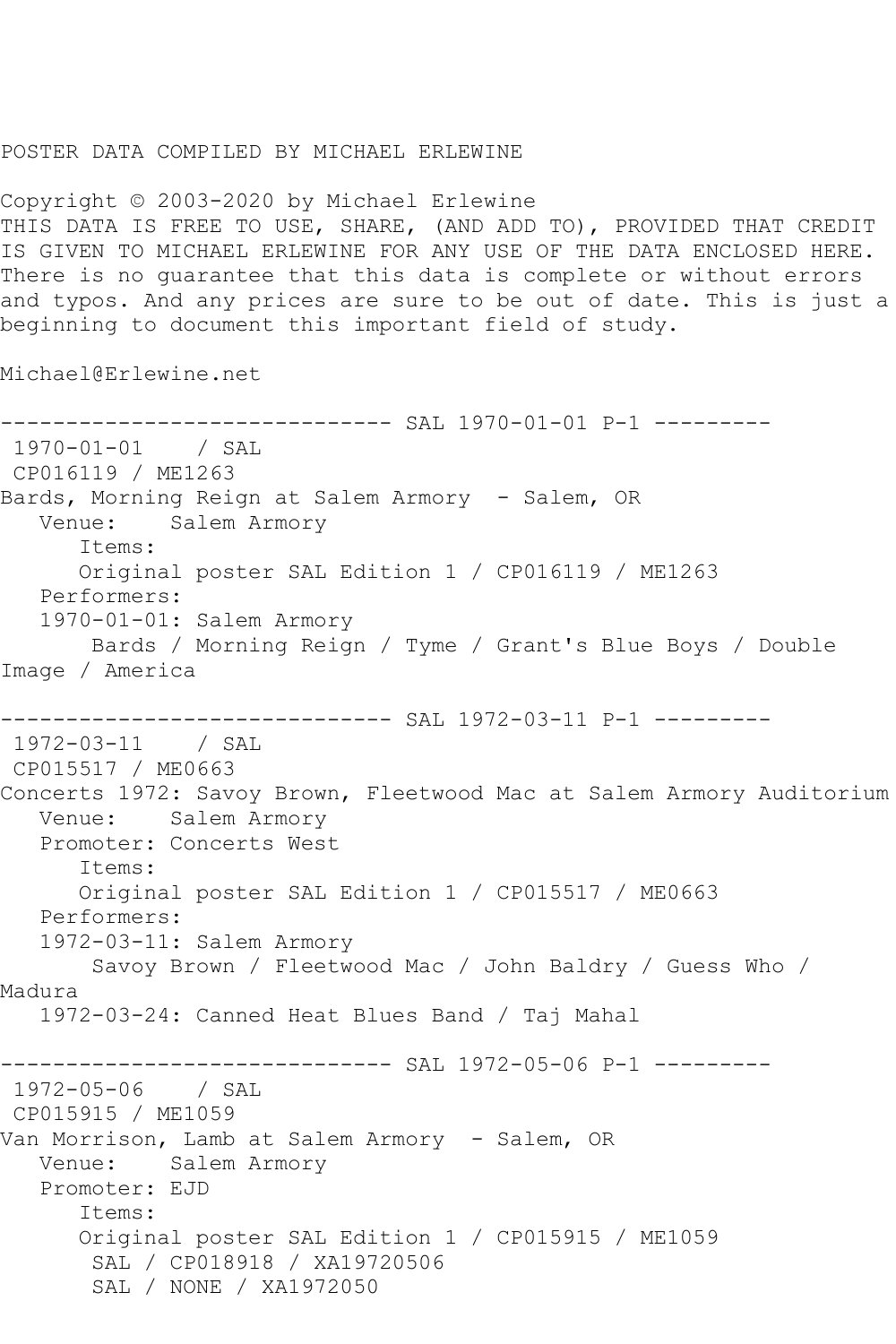Performers: 1972-05-06: Salem Armory Van Morrison / Lamb ------------------------------ SAL 1974-02-02 P-1 --------- 1974-02-02 / SAL CP016402 / ME1545 Hank Thompson and the Brazos Valley Boys at Salem Armory - Salem, OR Venue: Salem Armory Promoter: EJD Items: Original poster SAL Edition 1 / CP016402 / ME1545 Performers: 1974-02-02: Salem Armory Hank Thompson and the Brazos Valley Boys ------------------------------ SAL 1974-07-24 P-1 --------- 1974-07-24 / SAL CP016379 / ME1522 Johnny Rodriguez at Salem Armory - Salem, OR Venue: Salem Armory Promoter: KGAY Items: Original poster SAL Edition 1 / CP016379 / ME1522 Performers: 1974-07-24: Salem Armory Johnny Rodriguez ------------------------------ SAL 1974-11-16 P-1 --------- 1974-11-16 / SAL CP016373 / ME1516 Ernest Tubb and the Texas Troubadours at Salem Armory - Salem, OR Venue: Salem Armory Promoter: KGAY Items: Original poster SAL Edition 1 / CP016373 / ME1516 Performers: 1974-11-16: Salem Armory Ernest Tubb and the Texas Troubadours ------------------------------ SAL 1975-06-07 P-1 --------- 1975-06-07 / SAL CP016192 / ME1335 Johnny Paycheck at Salem Armory - Salem, OR Venue: Salem Armory Promoter: EJD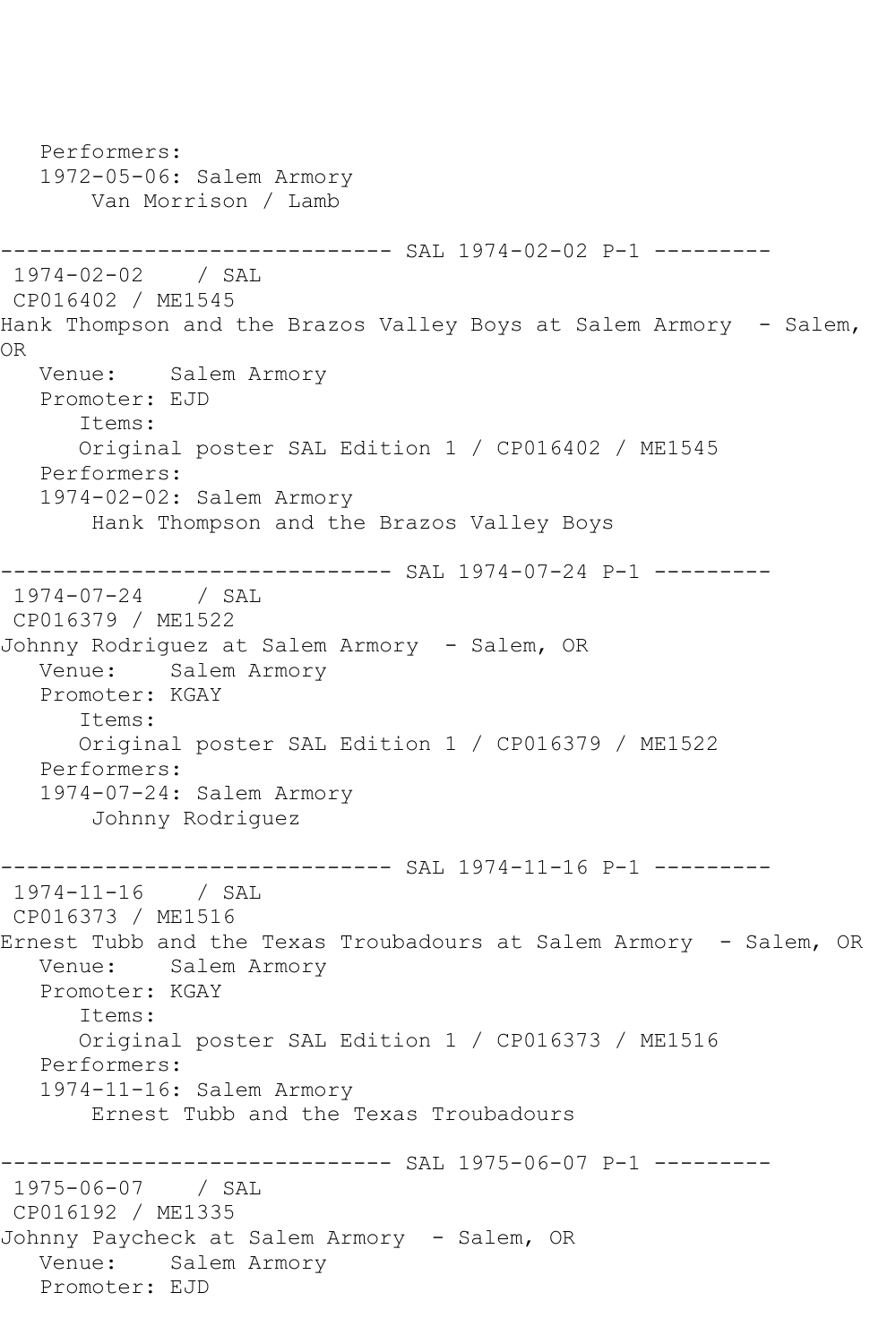Items: Original poster SAL Edition 1 / CP016192 / ME1335 Performers: 1975-06-07: Salem Armory Johnny Paycheck ------------------------------ 1996-03-28 P --------- 1996-03-28 / CP700372 / CP700372 Everclear, Hagfish at Mercer Arena Notes: This item appears in the book 'The Art of Modern Rock' as AMR # 065.2 Artist: Mike King Venue: Mercer Arena Promoter: Monqui Items: Original poster / CP700372 / CP700372 (13 x 23) Performers: 1996-03-28: Mercer Arena Everclear / Hagfish / Triple Fast Action 1996-03-29: Salem Armory ------------------------------ ARC-BGP-143 1996-05-19 P-1 --------- 1996-05-19 / ARC BGP-143 CP006587 / CP01837 Ministry, Liaka and the Cosmonauts at Arco Arena, Sacramento - Sacramento, CA Private Notes: BGP-143 Artist: Jonathan Hess Venue: Arco Arena Promoter: Bill Graham Presents BGP Items: Original poster ARC-BGP-143 Edition 1 / CP006587 / CP01837 (13  $x 19-1/4$  Price: 35.00 Performers: 1996-05-19: Arco Arena Ministry / Liaka and the Cosmonauts / Jesus Lizard 1996-05-22: Mercer Arena, Seattle Ministry / Jesus Lizard / Liaka and the Cosmonauts 1996-05-23: Salem Armory Ministry / Jesus Lizard / Liaka and the Cosmonauts 1996-05-25 96-05-26: Warfield Theater Ministry / Jesus Lizard / Liaka and the Cosmonauts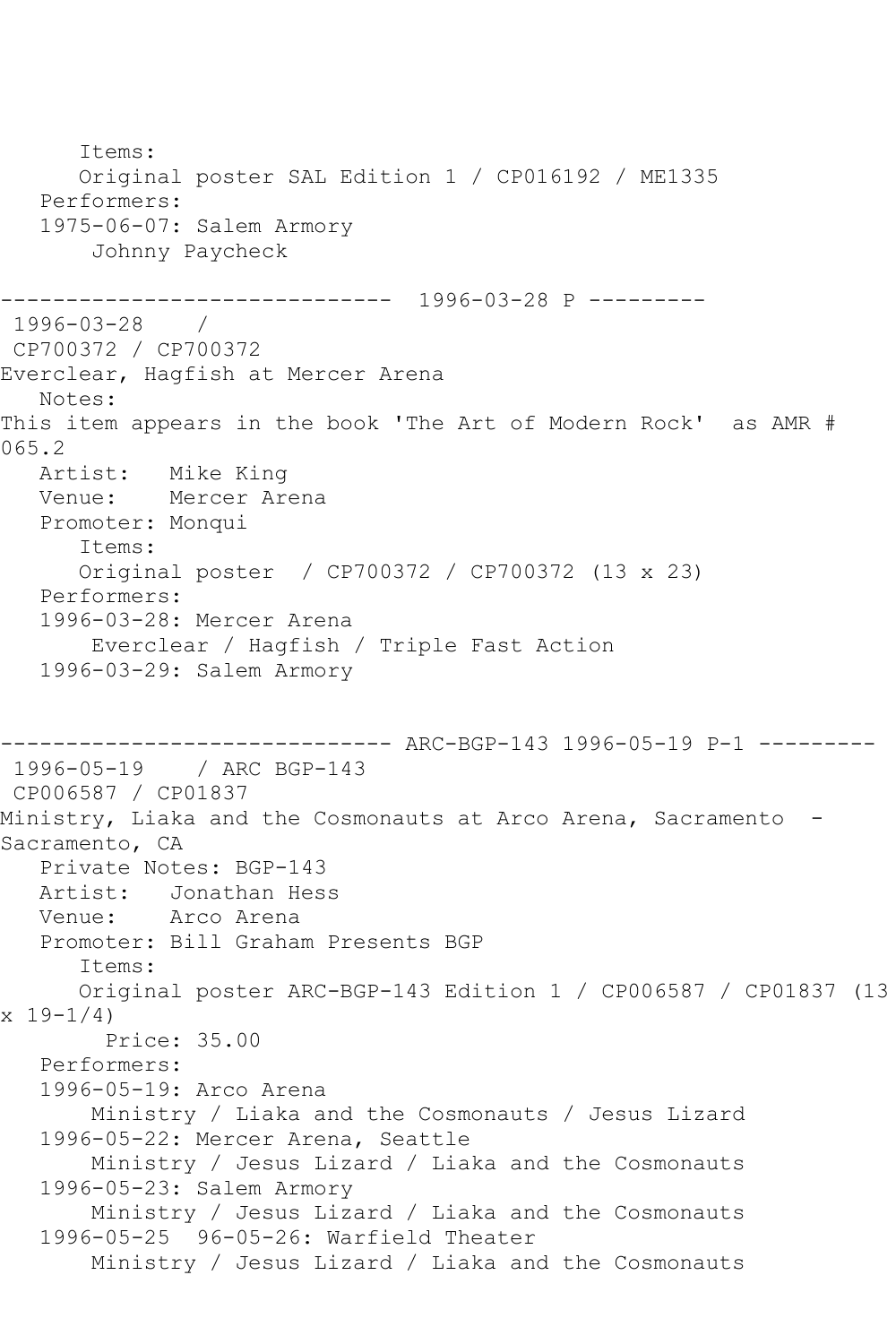------------------------------ 1996-12-08 P-1 --------- 1996-12-08 / CP006099 / CP01348 Soundgarden, Pong at Salem Armory - Salem, OR Private Notes: \* 200 A/A-@ Artist: Gary Houston (Voodoo Catbox) Venue: Salem Armory Promoter: Monqui Presents Items: Original poster Edition 1 / CP006099 / CP01348 (20 x 23) Price: 150.00 / CP013704 / JH008 / CP019670 / XGMKGH139 Performers: 1996-12-08: Salem Armory Soundgarden / Pong / Rocket from the Crypt ------------------------------ BGCA-BGP-189 1998-04-02 P-1 --------- 1998-04-02 / BGCA BGP-189 CP006643 / CP01893 Radiohead at Bill Graham Civic Auditorium - San Francisco, CA Private Notes: BGP-189 \* 60, A- Event: Spiritualized Artist: Arlene Owseichik -- Art Director Venue: Bill Graham Civic Auditorium Promoter: Bill Graham Presents BGP Items: Original poster BGCA-BGP-189 Edition 1 / CP006643 / CP01893 (11 x 19) Price: 63.00 Performers: 1998-04-02: Bill Graham Civic Auditorium Radiohead 1998-04-04: Salem Armory 1998-04-05: Paramount Northwest Theater ------------------------------ 1999-10-09 P --------- 1999-10-09 / CP700663 / CP700663 Widespread Panic at Salem Armory [Salem, OR] Notes: Limited Edition of 175 This item appears in the book 'The Art of Modern Rock' as AMR # 150 Artist: Mike King Venue: Salem Armory Promoter: Double Tee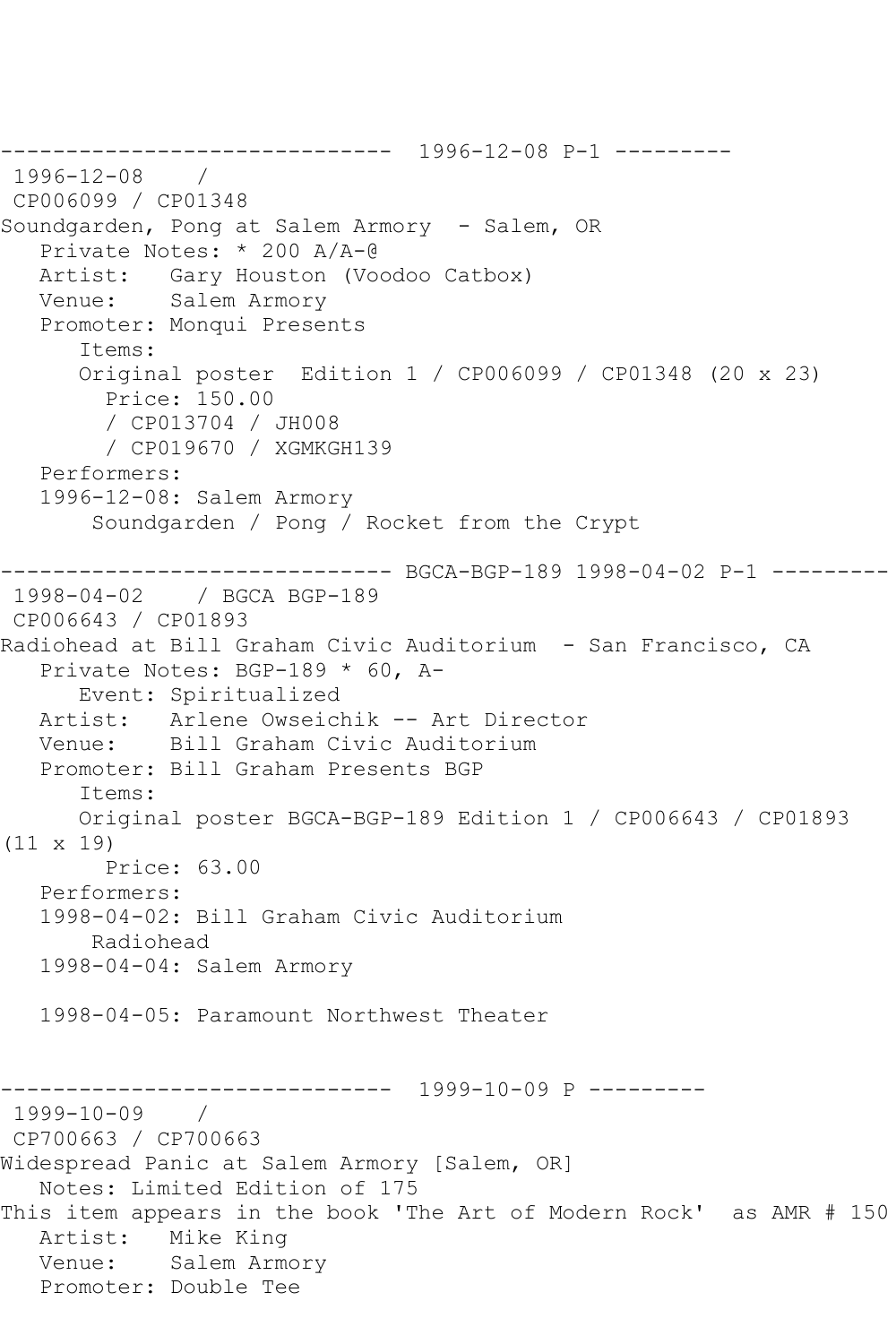Items: Original poster / CP700663 / CP700663 (14 x 26-1/2) Performers: 1999-10-09: Salem Armory Widespread Panic ------------------------------ SAL 19zz-01-07 P-1 --------- 19zz-01-07 / SAL CP015479 / ME0625 Gary Lewis and the Playboys at Salem Armory - Salem, OR Venue: Salem Armory Promoter: Salem Hi-Y Clubs Items: Original poster SAL Edition 1 / CP015479 / ME0625 Performers: 19zz-01-07: Salem Armory Gary Lewis and the Playboys ------------------------------ SAL 19zz-01-17 P-1 --------- 19zz-01-17 / SAL CP016337 / ME1480 Johnny Cash, Statler Brothers at Salem Armory - Salem, OR Venue: Salem Armory Items: Original poster SAL Edition 1 / CP016337 / ME1480 Performers: 19zz-01-17: Salem Armory Johnny Cash / Statler Brothers / Tex Ritter / June Carter / Tennessee Three ------------------------------ SAL 19zz-01-31 P-1 --------- 19zz-01-31 / SAL CP015475 / ME0621 Rick Nelson, Morning Reign at Salem Armory - Salem, OR Venue: Salem Armory Items: Original poster SAL Edition 1 / CP015475 / ME0621 Performers: 19zz-01-31: Salem Armory Rick Nelson / Morning Reign / Looking Glass ------------------------------ SAL 19zz-02-03 P-1 --------- 19zz-02-03 / SAL CP015898 / ME1042 Steppenwolf at Salem Armory - Salem, OR Venue: Salem Armory Items: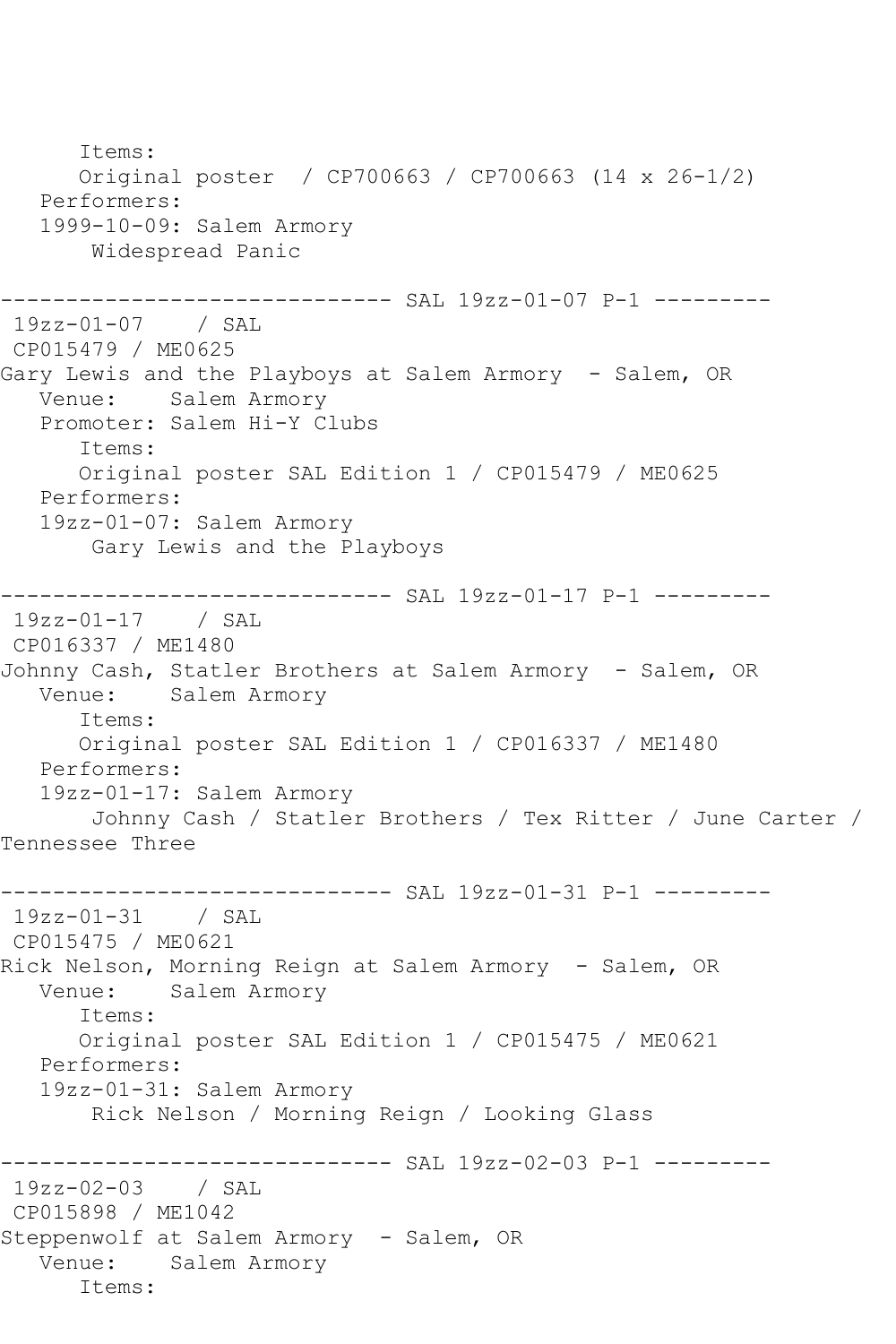Original poster SAL Edition 1 / CP015898 / ME1042 Performers: 19zz-02-03: Salem Armory Steppenwolf ----------- SAL 19zz-02-05 P-1 ---------19zz-02-05 / SAL CP016461 / ME1604 Loverboy, Quarterflash at Salem Armory - Salem, OR Venue: Salem Armory Items: Original poster SAL Edition 1 / CP016461 / ME1604 Performers: 19zz-02-05: Salem Armory Loverboy / Quarterflash ------------------------------ SAL 19zz-02-05 P-1 --------- 19zz-02-05 / SAL CP015938 / ME1082 James Gang, Rides Again at Salem Armory - Salem, OR Venue: Salem Armory Promoter: EJD Items: Original poster SAL Edition 1 / CP015938 / ME1082 Performers: 19zz-02-05: Salem Armory James Gang / Rides Again ------------------------------ SAL 19zz-02-08 P-1 --------- 19zz-02-08 / SAL CP019685 / XGMKGH213 Beck at Salem Armory - Salem, OR Artist: Mike King (Voodoo Catbox)<br>Venue: Salem Armory Salem Armory Items: Original poster SAL Edition 1 / CP019685 / XGMKGH213 Performers: 19zz-02-08: Salem Armory Beck ----------- SAL 19zz-02-20 P-1 ---------19zz-02-20 / SAL CP016347 / ME1490 Country Joe Mcdonald at Salem Armory - Salem, OR Event: "Woodstock" Country Joe Venue: Salem Armory Promoter: EJD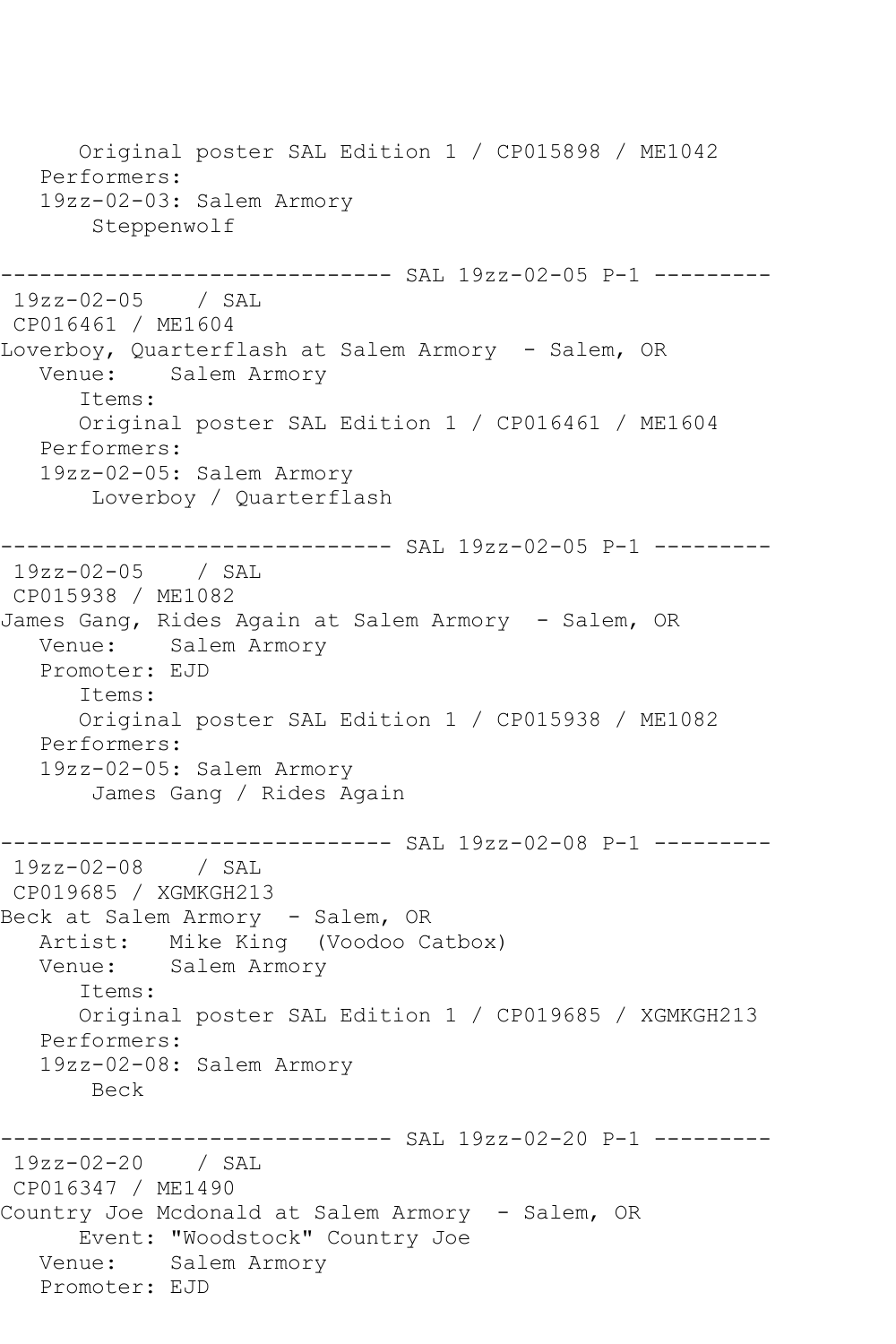Items: Original poster SAL Edition 1 / CP016347 / ME1490 Performers: 19zz-02-20: Salem Armory Country Joe Mcdonald ------------------------------ SAL 19zz-03-12 P-1 --------- 19zz-03-12 / SAL CP015525 / ME0671 Cannibal and the Headhunters, Premiers at Salem Armory - Salem, OR Event: Calvalcade of Stars Venue: Salem Armory Promoter: EJD Items: Original poster SAL Edition 1 / CP015525 / ME0671 SAL / CP016137 / ME1281 Performers: 19zz-03-12: Salem Armory Cannibal and the Headhunters / Premiers / Live Five / Farraris ------------ SAL 19zz-03-18 P-1 ----------19zz-03-18 / SAL CP015948 / ME1092 Cold Blood, Jacob's Ladder at Salem Armory - Salem, OR Venue: Salem Armory Promoter: EJD Items: Original poster SAL Edition 1 / CP015948 / ME1092 Performers: 19zz-03-18: Salem Armory Cold Blood / Jacob's Ladder ------------------------------ SAL 19zz-03-21 P-1 --------- 19zz-03-21 / SAL CP015844 / ME0988 Buck Owens at Salem Armory - Salem, OR Venue: Salem Armory Promoter: KGAY Items: Original poster SAL Edition 1 / CP015844 / ME0988 Performers: 19zz-03-21: Salem Armory Buck Owens ------------------------------ SAL 19zz-04-09 P-1 --------- 19zz-04-09 / SAL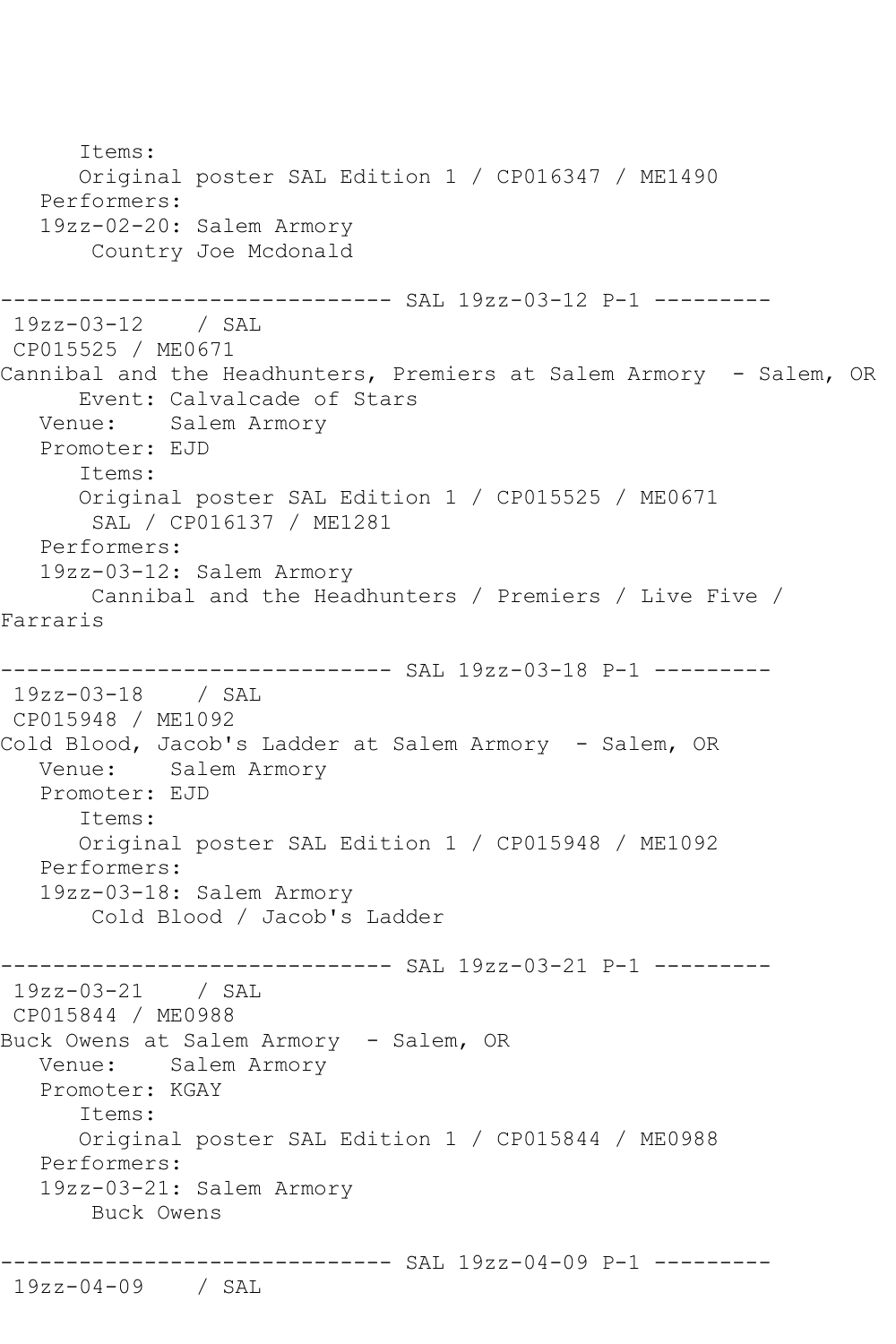CP016325 / ME1468 Liverpool 5, Live Five at Salem Armory - Salem, OR Venue: Salem Armory Promoter: Sohan Productions Items: Original poster SAL Edition 1 / CP016325 / ME1468 Original poster SAL Edition 1 / CP016361 / ME1504 Performers: 19zz-04-09: Salem Armory Liverpool 5 / Live Five / Mark IV ------------------------------ SAL 19zz-04-27 P-1 --------- 19zz-04-27 / SAL CP015981 / ME1125 Foo Fighters, Ween at Salem Armory - Salem, OR Notes: Signed Limited Edition of 200 This item appears in the book 'The Art of Modern Rock' as AMR # 065.5<br>: Artist Gary Houston (Voodoo Catbox) Venue: Salem Armory Items: Original poster SAL Edition 1 / CP015981 / ME1125 SAL / CP019669 / XGMKGH138 Performers: 19zz-04-27: Salem Armory Foo Fighters / Ween / Jawbreakers ------------------------------ SAL 19zz-05-18 P-1 --------- 19zz-05-18 / SAL CP016360 / ME1503 Hank Williams, JR. and the Cheatin' Hearts at Salem Armory Auditorium - Salem, OR Venue: Salem Armory Promoter: KGAY Items: Original poster SAL Edition 1 / CP016360 / ME1503 Performers: 19zz-05-18: Salem Armory Hank Williams / Jr. and the Cheatin' Hearts / Buzzy Martin ------------ SAL 19zz-06-05 P-1 ---------19zz-06-05 / SAL CP016335 / ME1478 Grass Roots, South Heart at Salem Armory - Salem, OR Venue: Salem Armory Promoter: EJD Items: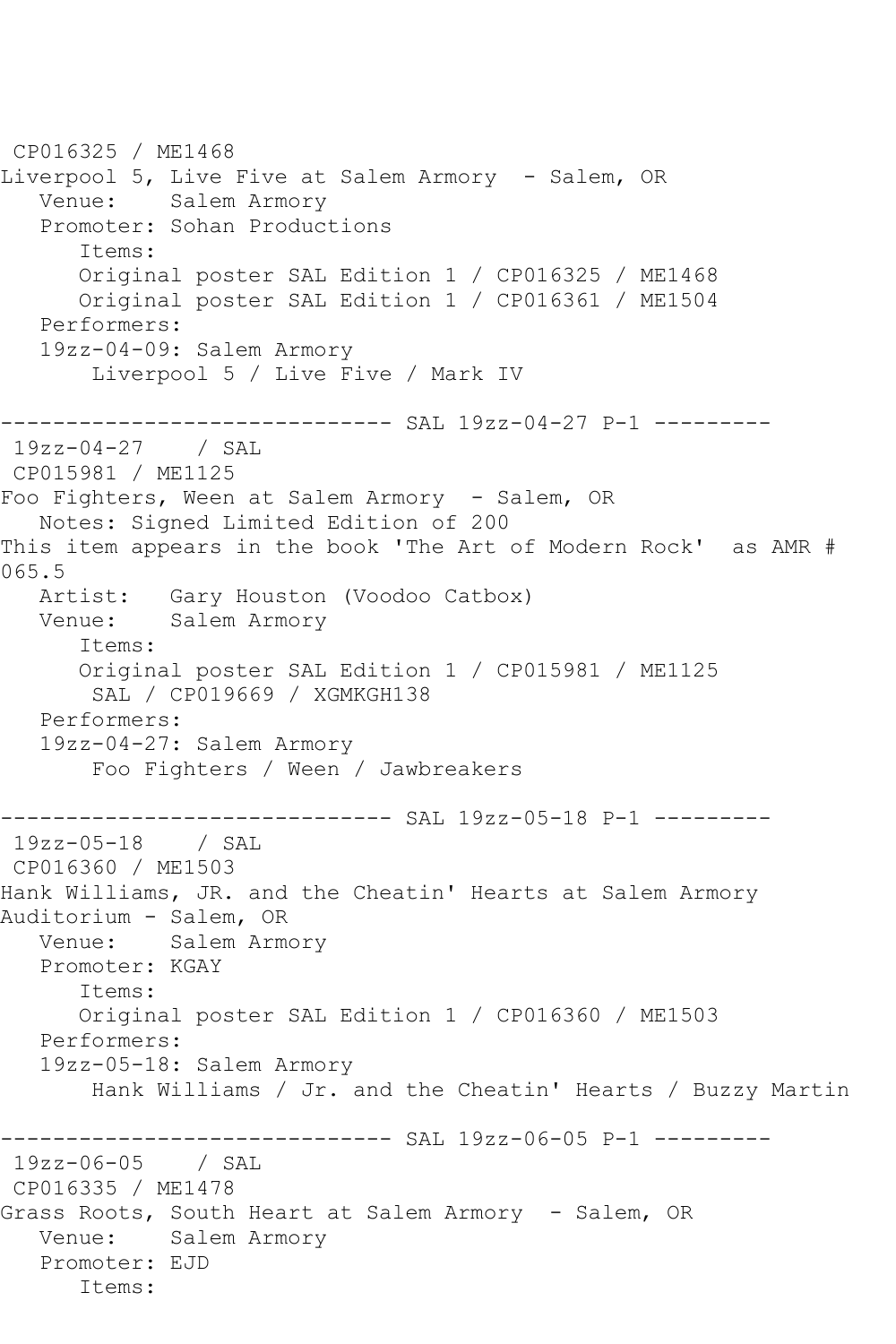Original poster SAL Edition 1 / CP016335 / ME1478 Performers: 19zz-06-05: Salem Armory Grass Roots / South Heart / Majic Theater ------------- SAL 19zz-07-13 P-1 ---------19zz-07-13 / SAL CP016313 / ME1456 Faron Young, Gosdin Brothers at Salem Armory - Salem, OR Venue: Salem Armory Promoter: KGAY Items: Original poster SAL Edition 1 / CP016313 / ME1456 Performers: 19zz-07-13: Salem Armory Faron Young / Gosdin Brothers ------------------------------ SAL 19zz-07-14 P-1 --------- 19zz-07-14 / SAL CP016349 / ME1492 Electric Light Orchestra at Salem Armory - Salem, OR Venue: Salem Armory Items: Original poster SAL Edition 1 / CP016349 / ME1492 Performers: 19zz-07-14: Salem Armory Electric Light Orchestra ---------------------- SAL 19zz-07-29 P-1 ---------19zz-07-29 / SAL CP015929 / ME1073 America at Salem Armory - Salem, OR Venue: Salem Armory Promoter: Albatross Productions Items: Original poster SAL Edition 1 / CP015929 / ME1073 Performers: 19zz-07-29: Salem Armory America ------------------------------ SAL 19zz-08-02 P-1 --------- 19zz-08-02 / SAL CP016315 / ME1458 Guess Who, Fragile Lime and Super Band at Salem Armory - Salem, OR Venue: Salem Armory Promoter: EJD Items: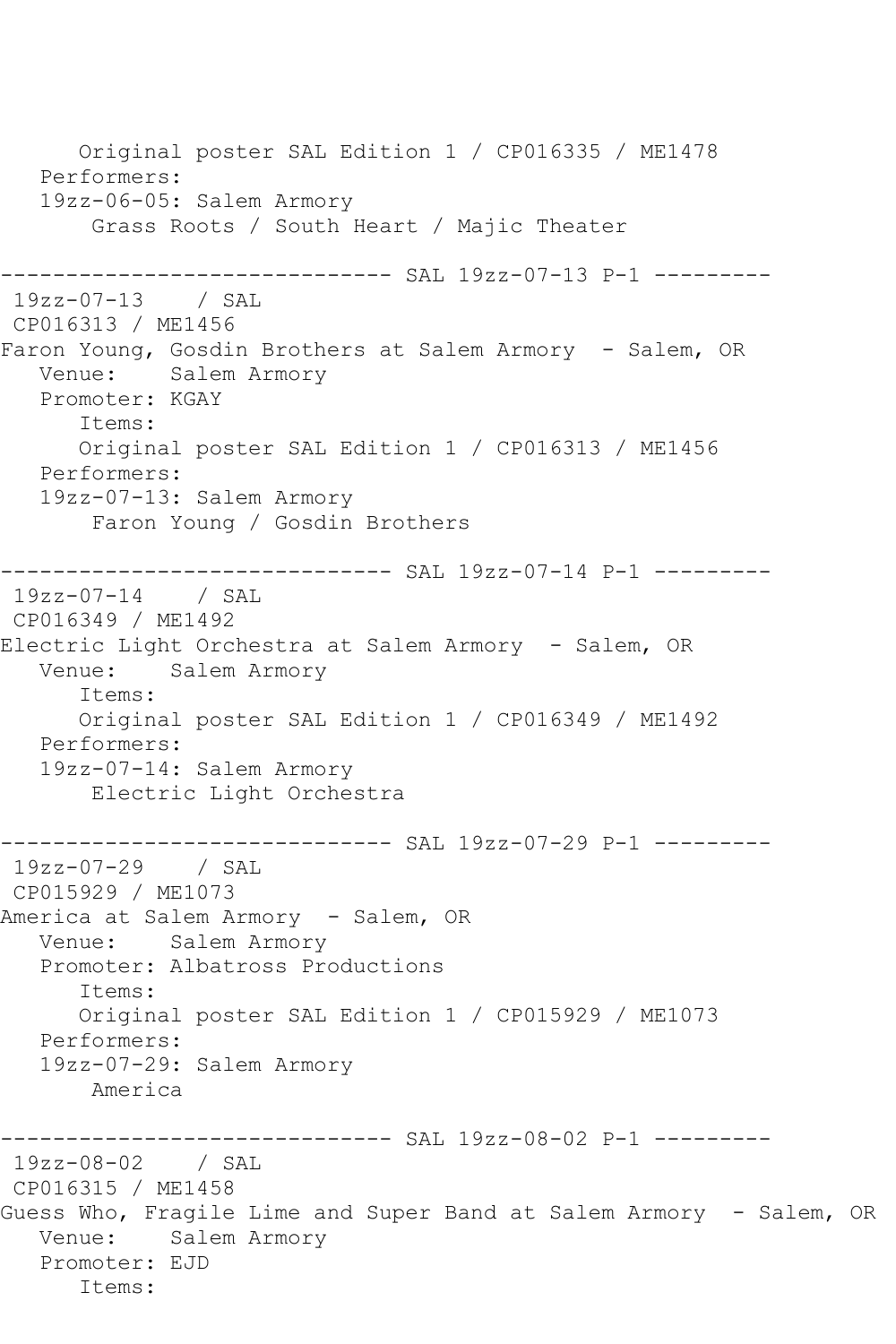Original poster SAL Edition 1 / CP016315 / ME1458 Performers: 19zz-08-02: Salem Armory Guess Who / Fragile Lime and Super Band ------------------------------ SAL 19zz-08-04 P-1 --------- 19zz-08-04 / SAL CP016294 / ME1437 Elvin Bishop, Sons of Champlin at Salem Armory - Salem, OR Venue: Salem Armory Promoter: EJD Items: Original poster SAL Edition 1 / CP016294 / ME1437 Performers: 19zz-08-04: Salem Armory Elvin Bishop / Sons of Champlin ------------------------------ SAL 19zz-08-27 P-1 --------- 19zz-08-27 / SAL CP016453 / ME1596 Oregon State Fair: Syndicate of Sound at Salem Armory Auditorium Venue: Salem Armory Promoter: EJD Items: Original poster SAL Edition 1 / CP016453 / ME1596 Performers: 19zz-08-27: Salem Armory Syndicate of Sound ------------------------------ SAL 19zz-08-28 P-1 --------- 19zz-08-28 / SAL CP016455 / ME1598 Sonny and Cher at Salem Armory - Salem, OR Venue: Salem Armory Promoter: EJD Items: Original poster SAL Edition 1 / CP016455 / ME1598 Performers: 19zz-08-28: Salem Armory Sonny and Cher ------------------------------ SAL 19zz-10-08 P-1 --------- 19zz-10-08 / SAL CP016234 / ME1377 Ray Price at Salem Armory - Salem, OR Venue: Salem Armory Promoter: Jack Roberts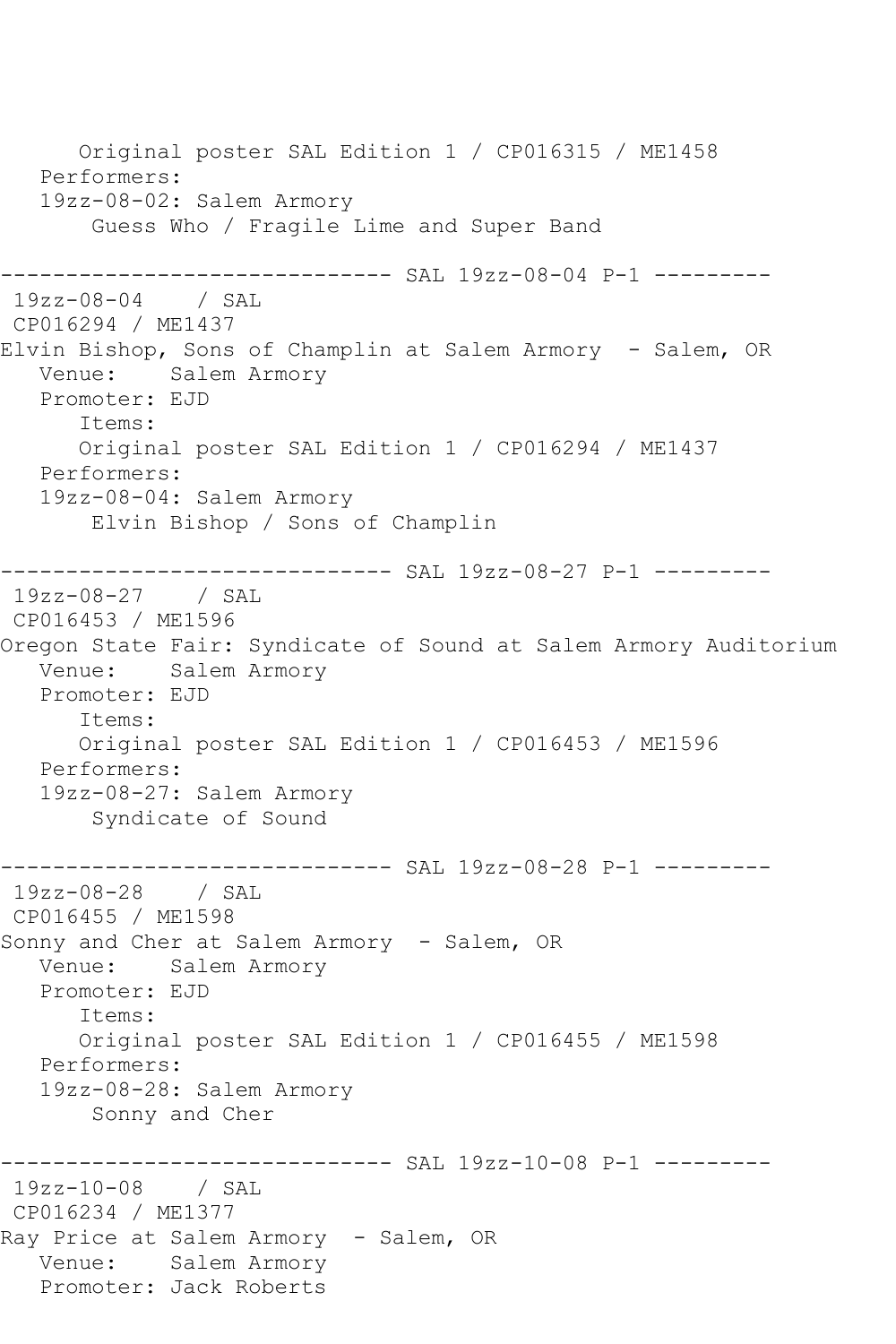Items: Original poster SAL Edition 1 / CP016234 / ME1377 Performers: 19zz-10-08: Salem Armory Ray Price ------------------------------ SAL 19zz-10-16 P-1 --------- 19zz-10-16 / SAL CP015918 / ME1062 Billy Preston, Albert Collins and the Icebreakers at Salem Armory - Salem, OR<br>:Venue Salem Armory Promoter: EJD Items: Original poster SAL Edition 1 / CP015918 / ME1062 Performers: 19zz-10-16: Salem Armory Billy Preston / Albert Collins and the Icebreakers ------------------------------ SAL 19zz-10-19 P-1 --------- 19zz-10-19 / SAL CP015487 / ME0633 Little Jimmy Dickens and the Country Boys at Salem Armory - Salem, OR Venue: Salem Armory Promoter: EJD Items: Original poster SAL Edition 1 / CP015487 / ME0633 Performers: 19zz-10-19: Salem Armory Little Jimmy Dickens and the Country Boys ------------------------------ SAL 19zz-10-22 P-1 --------- 19zz-10-22 / SAL CP015481 / ME0627 Uriah Heep, Savoy Brown at Salem Armory - Salem, OR Venue: Salem Armory Promoter: EJD Items: Original poster SAL Edition 1 / CP015481 / ME0627 Performers: 19zz-10-22: Salem Armory Uriah Heep / Savoy Brown ------------- SAL 19zz-10-24 P-1 ---------19zz-10-24 / SAL CP016296 / ME1439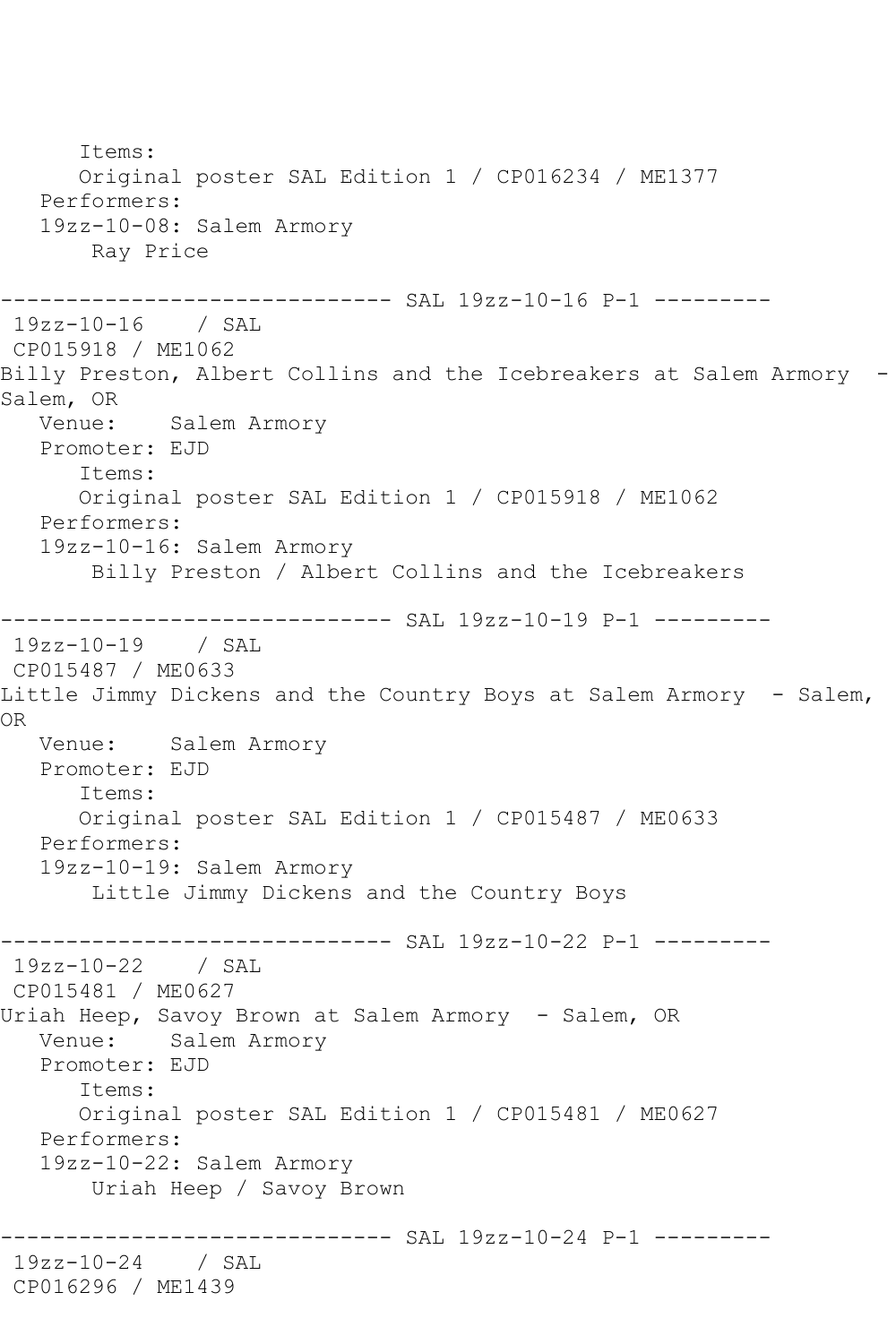Delaney and Bonnie, War at Salem Armory - Salem, OR Venue: Salem Armory Promoter: Head West Items: Original poster SAL Edition 1 / CP016296 / ME1439 Performers: 19zz-10-24: Salem Armory Delaney and Bonnie / War ------------------------------ SAL 19zz-11-03 P-1 --------- 19zz-11-03 / SAL CP019673 / XGMKGH196 Foo Fighters, Treble Charger at Salem Armory - Salem, OR Artist: Gary Houston (Voodoo Catbox) Venue: Salem Armory Items: Original poster SAL Edition 1 / CP019673 / XGMKGH196 Performers: 19zz-11-03 19zz-11-04: Salem Armory Foo Fighters / Treble Charger / Talk Show ------------ SAL 19zz-11-04 P-1 ---------19zz-11-04 / SAL CP016311 / ME1454 Doobie Brothers at Salem Armory - Salem, OR Venue: Salem Armory Promoter: EJD Items: Original poster SAL Edition 1 / CP016311 / ME1454 Performers: 19zz-11-04: Salem Armory Doobie Brothers ------------------------------ SAL 19zz-11-12 P-1 --------- 19zz-11-12 / SAL CP015526 / ME0672 K.G.A.Y. Country Music Spectacular Dance and Show Featuring Venue: Salem Armory Promoter: K.G.A.Y. Items: Original poster SAL Edition 1 / CP015526 / ME0672 Performers: 19zz-11-12: Salem Armory Stonewall Jackson / Rusty Draper / Johnny Sea / Rex Allen / Jennie Seeley / Four Kings ------------------------------ SAL 19zz-11-27 P-1 ---------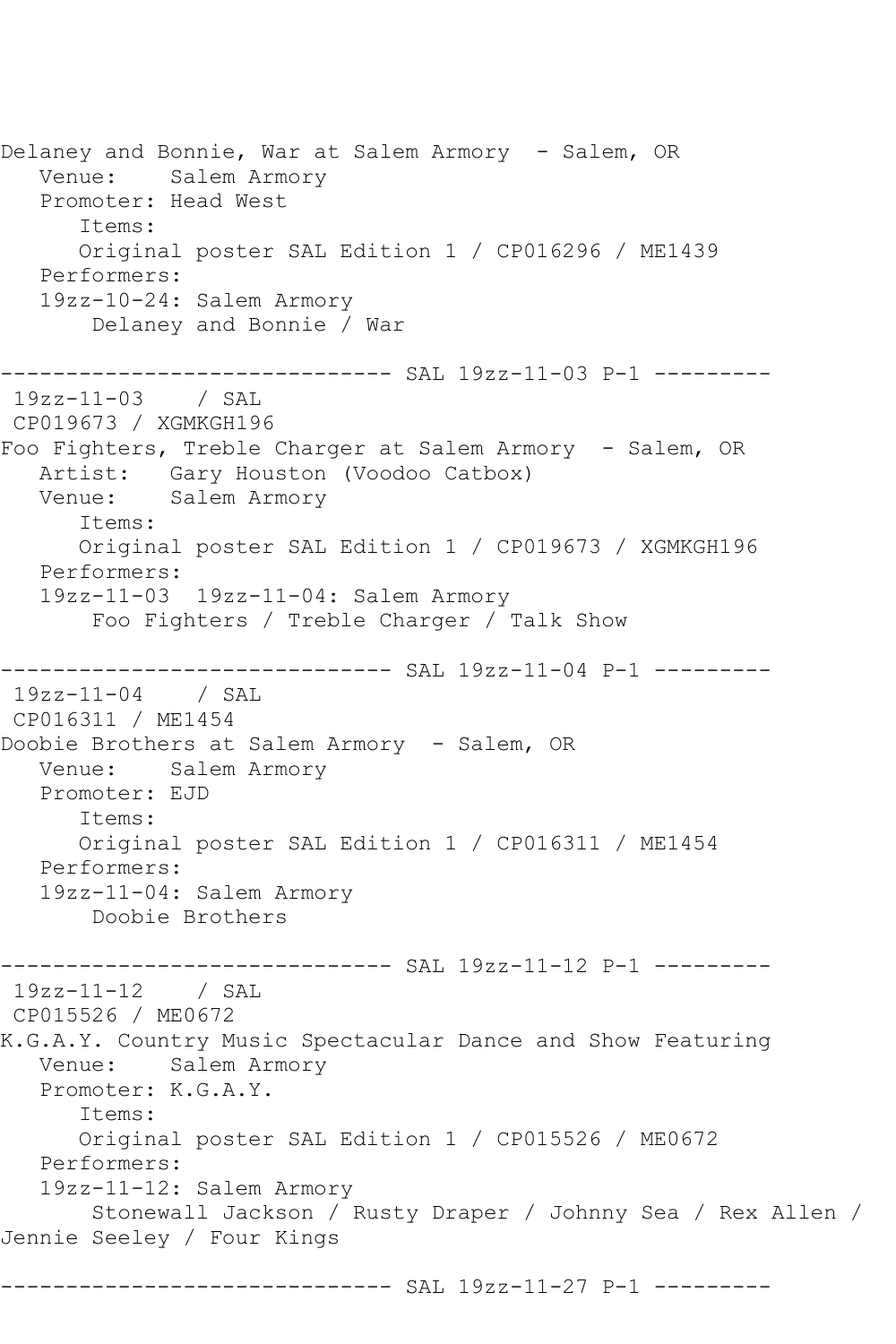19zz-11-27 / SAL CP016236 / ME1379 Steve Miller Blues Band, Sand at Salem Armory - Salem, OR Venue: Salem Armory Items: Original poster SAL Edition 1 / CP016236 / ME1379 Performers: 19zz-11-27: Salem Armory Steve Miller Blues Band / Sand ------------------------------ SAL 19zz-11-29 P-1 --------- 19zz-11-29 / SAL CP016011 / ME1155 Korn, Sweaty Nipples at Salem Armory - Salem, OR Venue: Salem Armory Items: Original poster SAL Edition 1 / CP016011 / ME1155 Performers: 19zz-11-29: Salem Armory Korn / Sweaty Nipples / Urge / Sweaty Nipples ------------------------------ 2002-02-08 P --------- 2002-02-08 / CP700368 / CP700368 Beck, Olivia Tremor at Salem Armory [Salem, OR] Notes: Limited Edition of 115 This item appears in the book 'The Art of Modern Rock' as AMR # 064.3 Artist: Mike King Venue: Salem Armory Promoter: NRK / Monqui / Dr. Martens Items: Original poster / CP700368 / CP700368 (20 x 26) Performers: 2002-02-08: Salem Armory Beck / Olivia Tremor / Control ------------------------------ SAL zzzz-04-02 P -------- zzzz-04-02 t / SAL CP046294 / CP046294 Big Audio Dynamite, Pil at Salem Armory - Salem, OR Venue: Salem Armory Items: Original poster SAL / CP046294 / CP046294 Performers: zzzz-04-02 thu: Salem Armory Big Audio Dynamite / Pil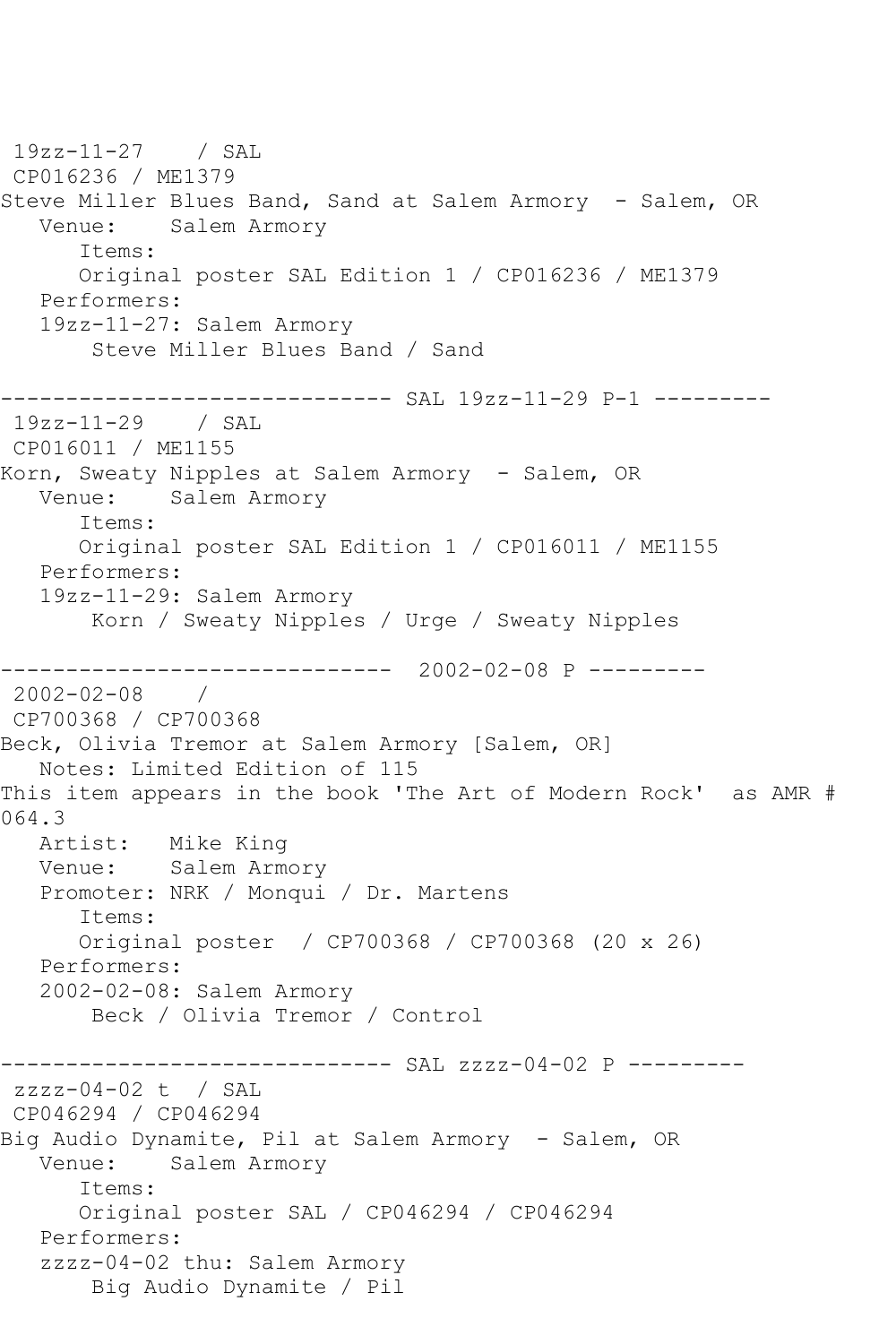------------------------------ SAL zzzz-04-27 P -------- zzzz-04-27 s / SAL CP046443 / CP046443 Foo Fighters, Ween at Salem Armory - Salem, OR Venue: Salem Armory Promoter: Monqui Presents Items: Original poster SAL / CP046443 / CP046443 Performers: zzzz-04-27 sat: Salem Armory Foo Fighters / Ween / Jawbreaker ------------------------------ PMB zzzz-08-05 P -------- zzzz-08-05 / PMB CP046342 / CP046342 Slayer, Fear Factor at Paramount Ballroom Venue: Paramount Ballroom, Seattle Promoter: SLA Items: Original poster PMB / CP046342 / CP046342 Performers: zzzz-08-05: Paramount Ballroom, Seattle Slayer / Fear Factor / Kilgore zzzz-08-06: Salem Armory Slayer / Fear Factor / Kilgore ------------------------------ SAL zzzz-11-09 P -------- zzzz-11-09 s / SAL CP046377 / CP046377 Offspring, Good Riddance at Salem Armory - Salem, OR Venue: Salem Armory Promoter: Double Tee Items: Original poster SAL / CP046377 / CP046377 Performers: zzzz-11-09 sun: Salem Armory Offspring / Good Riddance / One Hit Wonder ------------------------------ zzzz-11-14 P --------  $zzzz-11-14$  / CP030192 / NM10141 Incubus, One Side Zero at Paramount - Philadelphia, PA Venue: Paramount Items: Original poster / CP030192 / NM10141 (11 x 17) Performers: